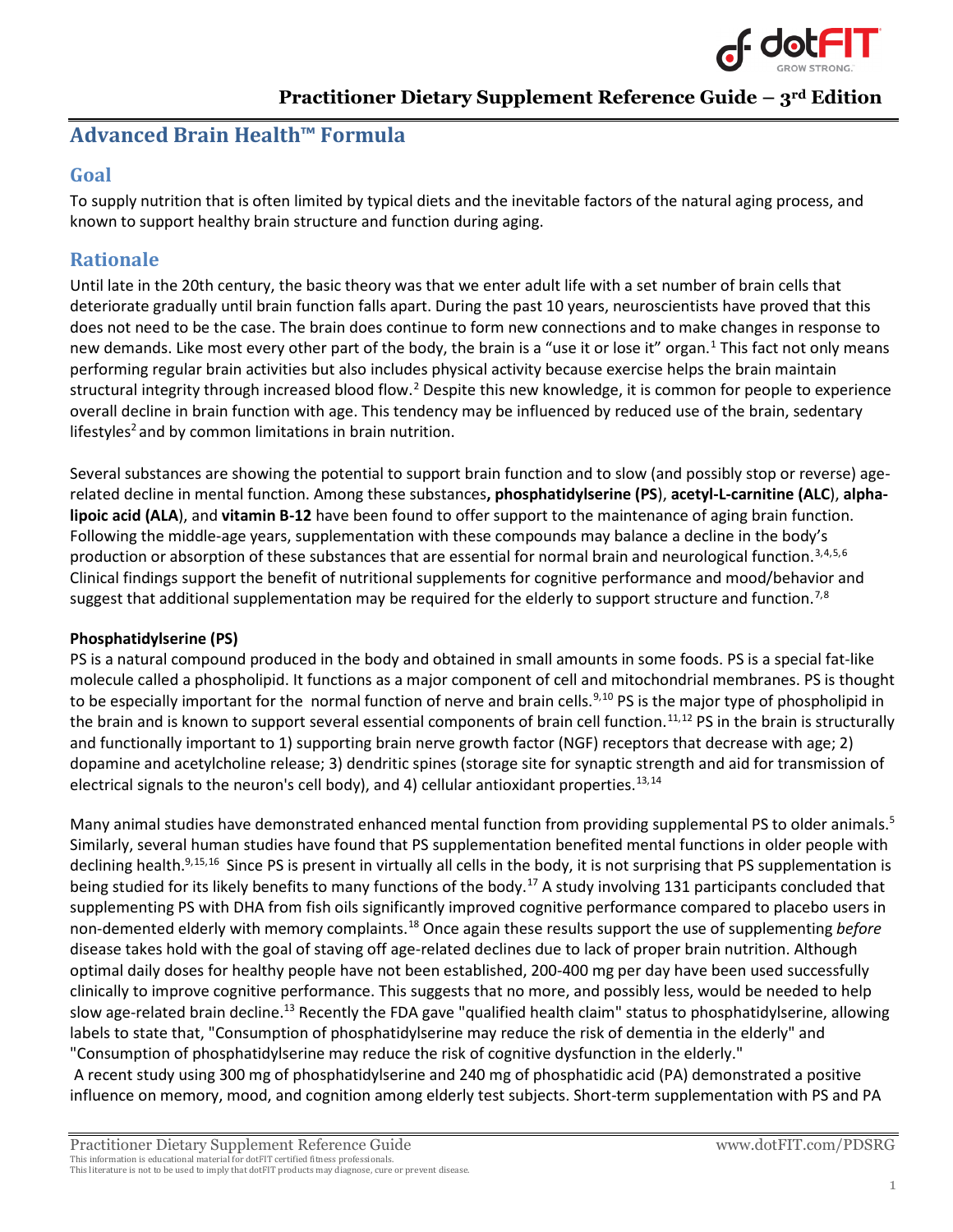

was found to have a stabilizing effect on daily functioning, emotional state and self-reported general condition.<sup>[19](#page-5-18)</sup> Additionally supplementation of 400 mg/d with PS and PA compared to placebo, was effective in normalizing the ACTH salivary and serum cortisol (stress hormones) responses to chronically high but not in low stressed subjects. <sup>[20](#page-5-19)</sup> Soy bean derived phosphatidylserine (SB-PS) appears to be the best alternative to the previously used bovine PS. An exploratory study demonstrated SB-PS having favorable effects on cognitive function in elderly with memory complaints and suggests that SB-PS is safe for human consumption and thus, may serve as a safe alternative to phosphatidylserine extracted from bovine cortex. $21$ 

#### **Acetyl-L-Carnitine (ALC)**

ALC is a specific form of carnitine that is used for a variety of functions in many types of cells, including brain cells.<sup>22</sup> In addition to being central to energy production in brain cells, ALC has been shown to be a powerful antioxidant in stressed brain tissues.<sup>[23,](#page-5-22)[24](#page-6-0)</sup> ALC is synthesized naturally in the body; however, ALC levels may decline in older adults.<sup>[25](#page-6-1)</sup> Common foods such as red meats and milk products contain natural L-carnitine in modest amounts, but these amounts may not make up for the decline observed with aging. One theory of brain aging is based on observations that the energy generating components (mitochondria) in brain cells suffer increased amounts of oxidative damage with age. $26$ 

<span id="page-1-2"></span><span id="page-1-1"></span><span id="page-1-0"></span>The acetyl form of L-carnitine has been found to enhance mitochondrial function and to prevent brain mitochondrial decay and decline in mental function in aging animals.<sup>[27](#page-6-3),[28](#page-6-4)</sup> Several human studies have demonstrated a wide variety of potential benefits to brain and nerve function.<sup>29,[30,](#page-6-6)[31,](#page-6-7)[32](#page-6-8)</sup> Clinical trials have tested ALC supplementation in older people, showing benefits in the treatment of a variety of mental problems.<sup>31,[33,](#page-6-9)[34,](#page-6-10)[35](#page-6-11)</sup> In a 2003 meta-analysis by Montgomery et al. that examined double blind placebo-controlled trials of at least 3 months duration, ALC at doses between 1-3 g/d showed significant benefit over placebo.<sup>[36](#page-6-12)</sup> Because of ALC qualities as a neuro/cyto protective agent, it continues to be aggressively studied for maintaining and improving brain health.<sup>[37,](#page-6-13)[38,](#page-6-14)[39](#page-6-15)</sup> In fact, ALC has diverse functions related with neuroplasticity. Animal and cellular models suggest that ALC's neuroplasticity effect, membrane modulation, and neurotransmitter regulation may play an important role in the brain health. A review of four randomized clinical studies (RCT) demonstrated the superior efficacy of ALC over placebo (PBO) in patients brain health medications, and two other RCTs showed ALC to be equally effective as fluoxetine and amisulpride.<sup>[40](#page-6-16)</sup> Several studies have combined supplementation of ALC with alpha lipoic acid, resulting in a potentially enhanced beneficial effect on aging brain mitochondrial function (see next section).<sup>27,[28,](#page-1-2)[41](#page-6-17)</sup>

### **Alpha Lipoic Acid (ALA)**

<span id="page-1-3"></span>Due to its essential functions, lipoic acid was initially thought to be a B-vitamin. It was soon realized that it is not a vitamin since the body can synthesize it. Despite its non-vitamin status, lipoic acid continues to be the subject of extensive research more than 50 years after its discovery.<sup>31,[42,](#page-6-18)[43](#page-6-19),[44](#page-6-20),[45](#page-6-21)</sup> Much of the interest focuses on lipoic acid's central role in energy metabolism and in its ability to function as an antioxidant and free radical scavenger in mitochondria[.46](#page-6-22),[47](#page-7-0)Although ALA is produced naturally in the cells of humans and animals, there is evidence that boosting ALA levels through supplementation can benefit nerve and brain function in older animals.<sup>[48](#page-7-1),[49](#page-7-2),[50,](#page-7-3)[51,](#page-7-4)[52](#page-7-5),[53](#page-7-6)</sup> Human studies of supplementation with ALA have focused primarily on its possible role in the treatment of those with age-related problems in brain function.<sup>43,[54](#page-7-7)</sup> Studies are needed to confirm that similar supplementation can slow age-related cognitive decline, but animal studies show that benefits are promising.<sup>28,[55](#page-7-8),56</sup> And although healthy young humans can synthesize enough α-lipoic acid to scavenge reactive oxygen species and enhance endogenous antioxidants like glutathione and vitamins C and E, the level of  $\alpha$ -lipoic acid significantly declines with age and this may lead to endothelial dysfunction effecting all parts of the body.<sup>[57](#page-7-10)</sup>

<span id="page-1-4"></span>Lipoic acid supplementation is also being studied for its potential contribution in supporting the health of the nervous system, aging eyes, cardiovascular system including glucose management, etc.<sup>28,[58](#page-7-11),[59](#page-7-12)</sup> While supplement doses of α-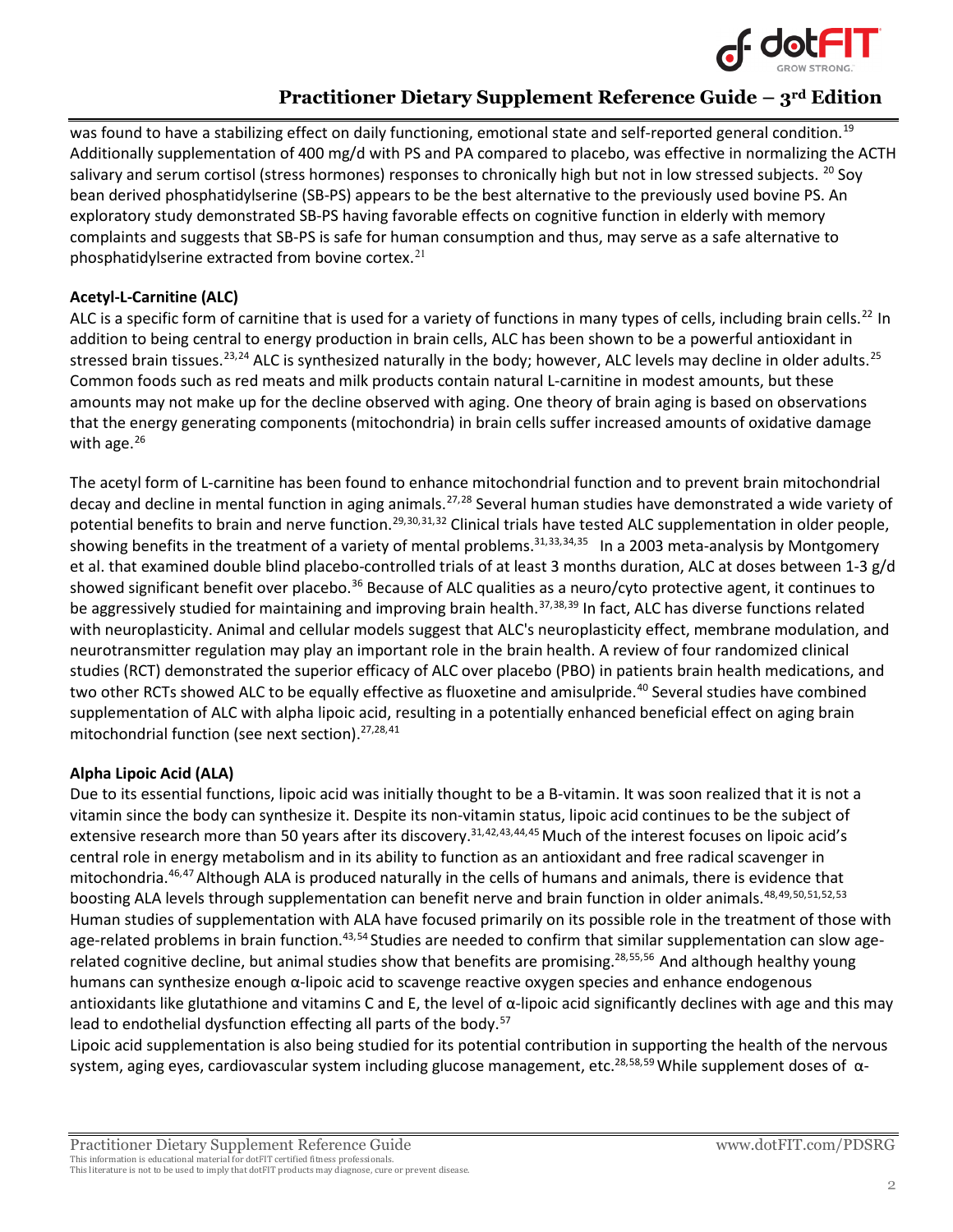<span id="page-2-2"></span><span id="page-2-1"></span>

lipoic acid designed for health maintenance (~200 mg/day) would be significantly lower than therapeutic doses (300-1200 mg/day), high doses used in therapy appear safe for long-term use.<sup>59</sup>

#### **Vitamin B-12**

<span id="page-2-0"></span>Among other functions, vitamin B-12 provides essential support for the maintenance of neural tissues, including neural tissues of the brain. Some studies have reported that as many as one out of seven people over the age of 65 develop B12 deficiency due to a declining capacity to absorb the vitamin from foods.<sup>[60](#page-7-13),[61](#page-7-14),[62,](#page-7-15)[63](#page-7-16)</sup> This deficiency was especially prevalent in non-supplement users.<sup>[64](#page-7-17)</sup> A deficiency may take years to develop, but a long-standing deficiency can result in permanent damage to neural tissues if diagnosis and treatment are delayed.<sup>[65](#page-7-18),[66](#page-7-19)</sup> In a review of all current literature on Vitamin B12 and cognition, the studies indicate that vitamin B12 serum concentrations <120–150 pmol/L and possibly even higher (e.g., 250 pmol/L) are likely to increase the risk of cognitive decline.<sup>[67](#page-7-20)</sup> While B12 oral supplementation can correct B12 deficiencies over time,<sup>68</sup> B12 does not work in a vacuum to help maintain brain health.<sup>67,[68](#page-7-21)</sup> The long term synergy effect of specific nutrients in their positive respective levels to potentially support brain health such as Vitamin E and all other B vitamins, is the rationale to simultaneously ingest a daily multivitamin and mineral formula (MVM) to complement the B12 (and other substances) in this formula.<sup>67</sup> Moore and Ames et al. demonstrated that B vitamin intake, especially B12 and folic acid, should be in balance in order to correct deficiencies or insufficiencies that lead to age-related impaired cognitive functions. It is well known that supplemental folic acid will mask the vitamin B12 deficiency, meaning the anemia will be corrected, but the neurological damage associated with vitamin B12 deficiency will progress.<sup>[69](#page-7-22)</sup>

Skarupski and Tangney et al. showed that higher total intakes, which included supplementation of vitamins B-6 and B-12 were associated with a decreased likelihood of incident depression for up to 12 years of follow-up after adjustment for age, sex, race, education, income, and antidepressant medication use. For example, each 10 additional milligrams of vitamin B-6 and 10 additional micrograms of vitamin B-12 were associated with 2% lower odds of symptoms per year.<sup>[70](#page-7-23)</sup> It has also been suggested that marginal deficiencies (i.e. not shown to be deficient by clinical testing) may lead to future brain health problems.<sup>[71](#page-8-0)</sup> Consequently, prophylactic supplementation with vitamin B12 has been suggested as a reasonable precaution to protect vitamin B12 status in older adults with a suggested dose ranging from six to 300 mcg/day.<sup>60</sup> Walker et al. demonstrated long-term daily oral supplementation of 400 μg folic acid and 100 μg vitamin B-12 promoted improvement in cognitive functioning after 24 months, particularly in immediate and delayed memory performance, once again suggesting prolong synergistic use is necessary for positive outcomes<sup>6,[7,](#page-0-5)[8](#page-0-6)</sup>

### **Typical Use**

Suitable for adults age 45 and older interested in supporting brain and nerve function during aging.

- Typical dosage based on age and split with meals throughout the day:
	- $\circ$  45-55 years one serving (4 caps) per day with any meal
	- $\circ$  56-65 years two servings (8 caps) per day. One serving with AM meal and one with PM meal
	- $\circ$  Over 65 years three servings (12 caps) per day. One serving with AM meal and two with PM meal

### **Precautions**

The dotFIT™ Advanced Brain Health is considered safe for the general population at the proper dosage in healthy users. Advanced Brain Health is designed to be safe to use along with any other dotFIT additional brain support elements that complement those already present in the dotFIT multivitamin formulas as well as the SuperiorAntioxidant™ and SuperOmega-3 formulas. Like any dietary supplement, users should consult with their physician and/or pharmacist before taking this supplement, especially if they are also taking any drugs for medical purposes.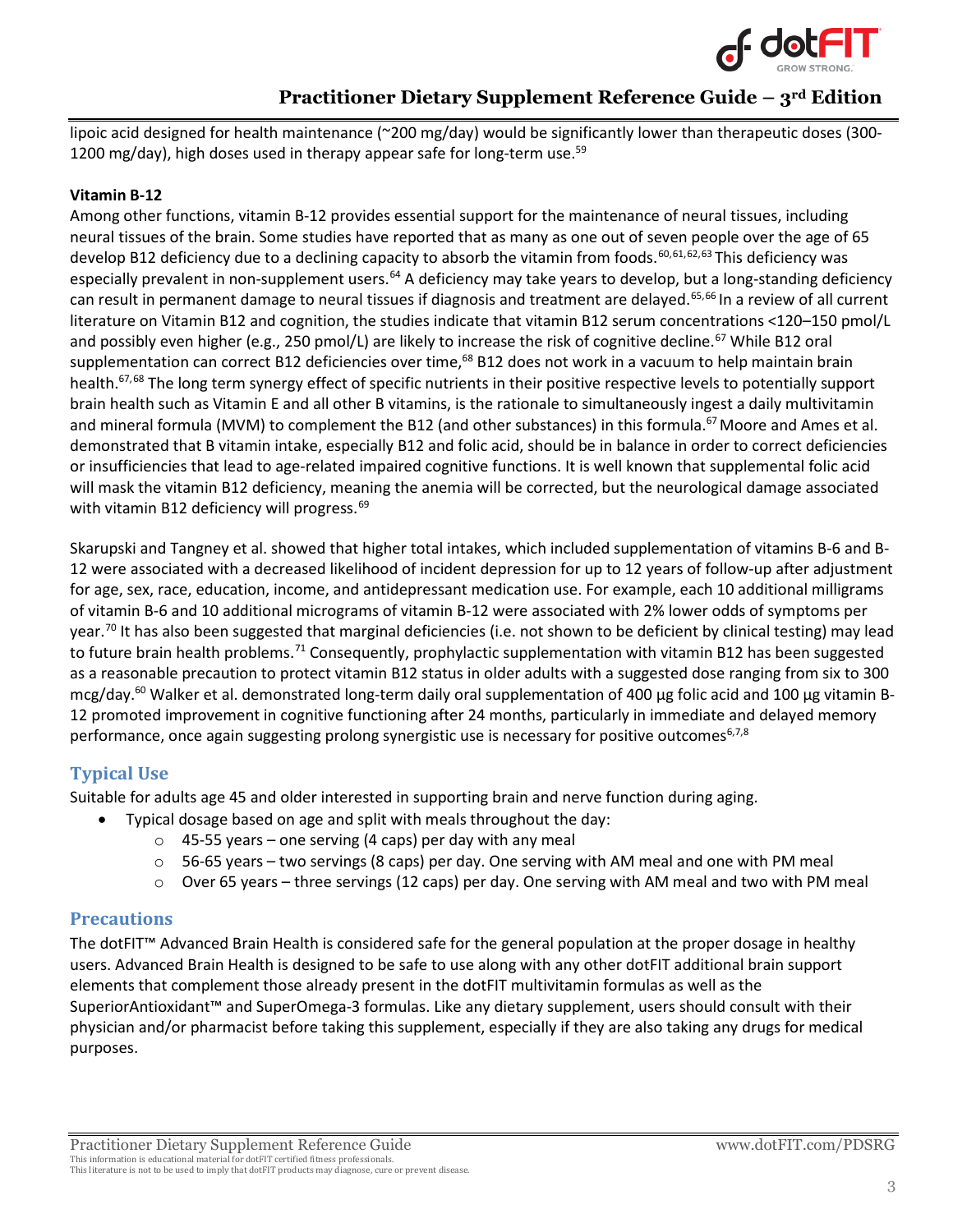<span id="page-3-3"></span><span id="page-3-2"></span><span id="page-3-1"></span><span id="page-3-0"></span>

Phosphatidylserine is generally well-tolerated<sup>[72](#page-8-1)</sup> when taken at the suggested levels of one to three servings per day (100 to 300 mg/day). Phosphatidylserine in dotFIT Advanced Brain Health comes from soybean sources, removing concerns about any risk associated with bovine sources that were commonly used in the early research on the substance. Uncommon side effects of phosphatidylserine include gastrointestinal upset and insomnia.<sup>[73,](#page-8-2)[74](#page-8-3)</sup>

Acetyl-L-carnitine is typically well-tolerated<sup>38</sup> when taken at the suggested dose of one to three servings per day (350 to 1,050 mg/day). Rare side effects have included nausea, gastrointestinal upset, and restlessness.<sup>[75](#page-8-4),[76](#page-8-5)</sup>

**Alpha lipoic acid** has been well-tolerated in clinical studies lasting from four months to two years at the suggested dose of one to three servings per day (100 to 300 mg/day).<sup>59,[77](#page-8-6),[78](#page-8-7),[79](#page-8-8)</sup> Studies of lipoic acid supplementation in people with conditions such as Type II diabetes and peripheral arterial disease have reported potential minor side effects such as tingling in legs and feet and mild stomach queasiness. However, it was difficult to determine if this was caused by the supplement or the condition.<sup>[80](#page-8-9)</sup>

<span id="page-3-4"></span>**Vitamin B-12** is very safe when taken at the dosage in this formula. Since toxicity from vitamin B12 is virtually unknown, no tolerable upper intake level has been established for Vitamin B12 by the Institute of Medicine.<sup>[81](#page-8-10)</sup>

### **Contraindications**

The dotFIT™ Advanced Brain Health formula is contraindicated in pregnancy and lactation and for anyone suffering adverse reactions to any of the ingredients.

### **Adverse Reactions**

There should be no serious side effects in healthy users at the recommended doses.

**Phosphatidylserine**: Uncommon side effects include gastrointestinal upset (300 mg/day or more) and insomnia (600 mg/day or more)<sup>73,[74](#page-3-1)</sup>

**Acetyl-L-carnitine**: Side effects are uncommon; those reported include gastrointestinal upset and agitation. [75,](#page-3-2)[76,](#page-3-3)[82](#page-8-11) People with underactive thyroid, seizures or using blood thinners should check with their physician. Do not use if taking Acenocoumarol (Sintrom).

**Alpha-lipoic acid**: Side effects are usually not seen unless dosage exceeds 600 mg/day. Reported reactions include headache, skin rash and stomach upset.<sup>80,[83](#page-8-12)</sup>

### **Vitamin B12**: Side effects unknown.

### **Upper Limit/Toxicity**

The Institute of Medicine has not set an upper limit (UL) for any of the ingredients contained in the dotFIT Advanced Brain Health formula.

**Phosphatidylserine**: No upper limit has been established for human use. A 12-week study of people over 57 years of age concluded that PS is a safe supplement for elderly individuals at doses up to 600 mg per day (taken in doses of 200 mg three times daily).<sup>[84](#page-8-13)</sup> The oral LD50 in rats is >5 g/kg body weight. In a tolerability and toxicity study of 130 patients, no significant changes were noted in CBC or serum chemistry results, except for a significant decrease in the liver enzyme alanine aminotransferase (ALT) and uric acid levels.<sup>[85](#page-8-14)</sup>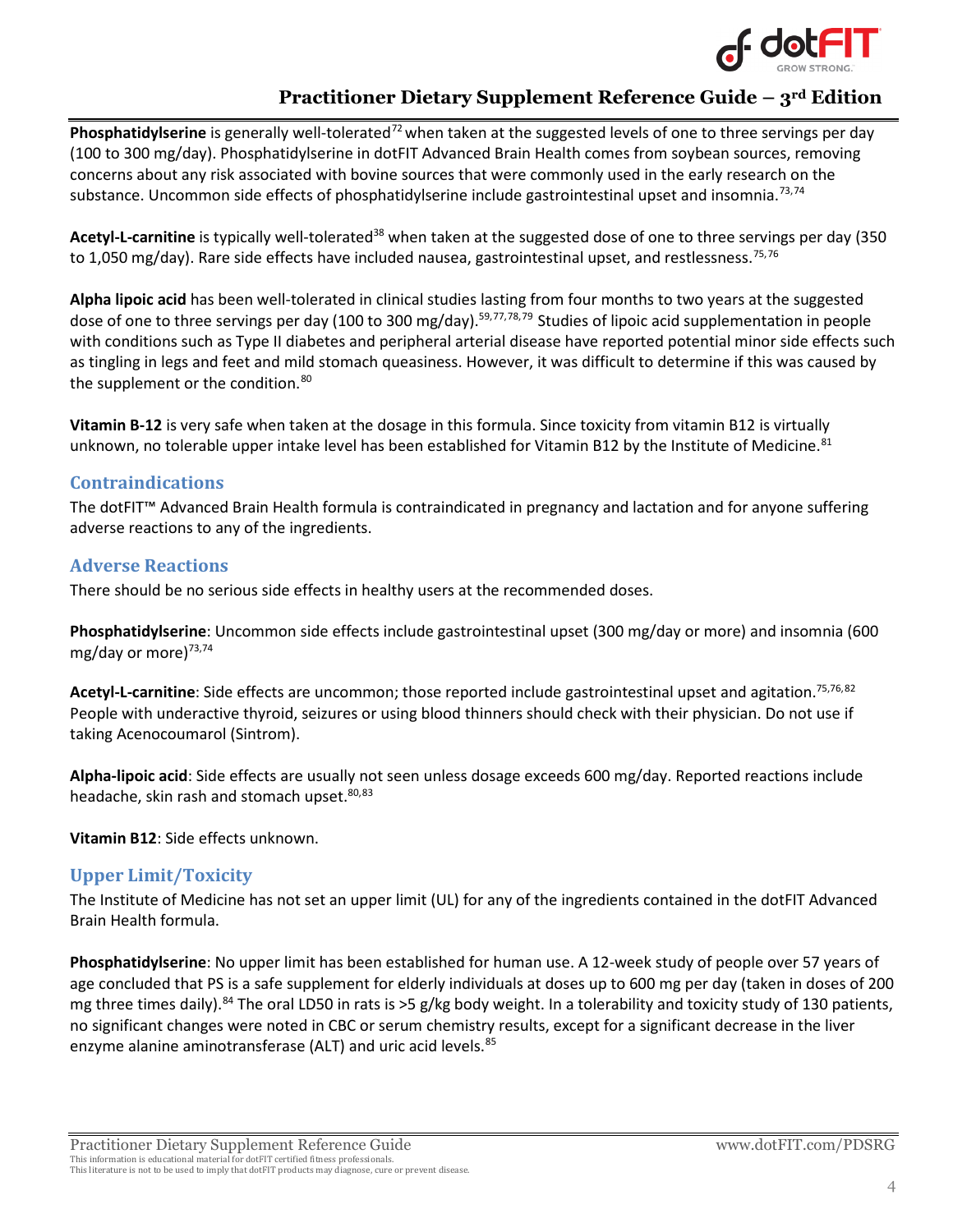

**Acetyl-L-Carnitine**: A recent risk assessment for L-carnitine established an "Upper Level for Supplements" (ULS) for Lcarnitine at 2000 mg per day which is equivalent to about 3000 mg of acetyl-L carnitine. $86$ 

**Alpha-lipoic acid**: No upper limit has been established for human use. A two-year study of laboratory rats reported a no-observed-adverse-effect level (NOAEL) of 60 mg per kilogram body weight.<sup>[87](#page-8-16)</sup> The dose in the dotFIT Advanced Brain Health formula is less than 1/10 of this dose.

**Vitamin B12**: No specific levels of intake are known to be toxic. Some theoretical concern has been expressed for excessively high intakes for extended periods of time.<sup>[88,](#page-8-17)[89](#page-8-18)</sup>

### **Summary**

#### **Purpose**

- The goal of the dotFIT™ Advanced Brain Health formula is to provide substances that help to support brain structure and function during aging
- Complement to the dotFIT multivitamin and mineral, SuperiorAntioxidant™, and SuperOmega-3 formulas
- The Advanced Brain Health formula rounds out the dotFIT longevity program by providing brain support substances to complement the dotFIT multivitamin, antioxidant, and Omega-3 supplements

#### **Unique Features**

- Contains only well-researched brain support substances in their proper amounts
- Accurately complements the dotFIT multivitamin, antioxidant, and Omega-3 formulas
- This formula considers use of other dotFIT products to help the user maintain a safe and optimal range of total nutrient intake
- Manufactured in a facility in compliance with Good Manufacturing Practices (GMPs) exclusively for dotFIT, LLC

er: 60

**SDV\*** 

### **Supplement Facts Panel**

| <b>Supplement Facts</b>          |                           |
|----------------------------------|---------------------------|
| Serving Size: 4 Softgel Capsules | Servings Per Contain      |
|                                  | <b>Amount Per Serving</b> |
| Calories                         | 20                        |
| Caloriac from Eat                | חכ                        |

| Calories from Fat               | 20                   |        |
|---------------------------------|----------------------|--------|
| Vitamin B12 (as Cyanocobalamin) | $100 \,\mathrm{mca}$ | 1.667% |
| Acetyl-L Carnitine              | 500 mg               | $***$  |
| Phosphatidylserine              | 100 ma               | **     |
| Alpha Lipoic Acid               | 100 mg               | $**$   |

Percent Daily Value based on a 2,000 calorie diet.

\*\* % Daily Value(DV) not established

Other Ingredients: Rice Bran Oil, Gelatin, Glycerin, Water, Beeswax, Sunflower Lecithin and Carob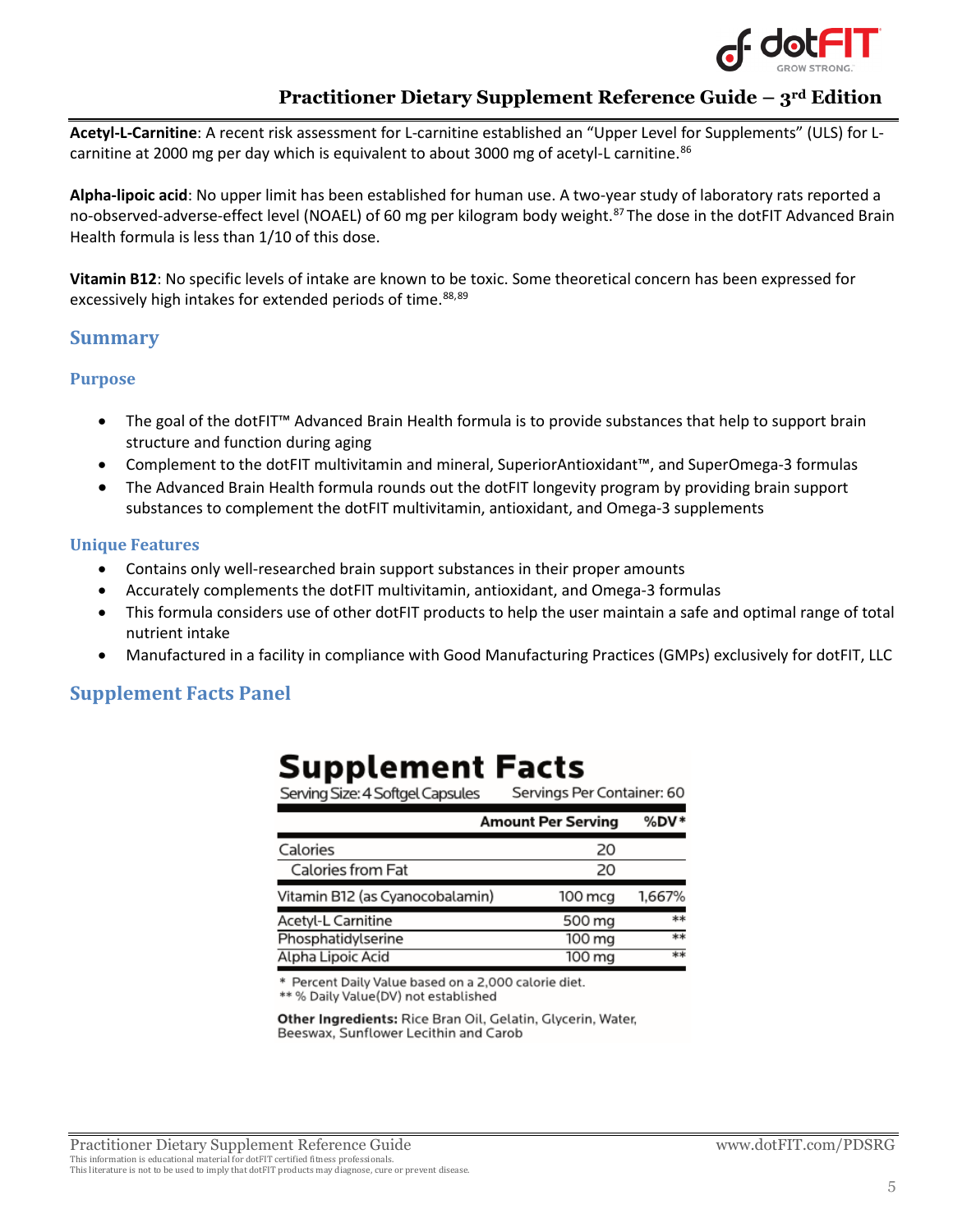

#### **References**

<span id="page-5-0"></span> $11$  IOM (Institute of Medicine). 2008. From molecules to minds: Challenges for the 21st century workshop summary. Washington, DC: The National Academies Press.

<span id="page-5-1"></span><sup>2</sup> Jian-Ping Hu1, Yan-Hua Guo1, Feng Wang1, Xin-Ping Zhao2, Quan-Hai Zhang2, Qing-Hua Song1 Exercise improves cognitive function in aging patients. Int J Clin Exp Med 2014;7(10):3144-3149 www.ijcem.com /ISSN:1940-5901/IJCEM0002046

<span id="page-5-2"></span><sup>3</sup> McDaniel MA, Maier SF, Einstein GO. "Brain-specific" nutrients: a memory cure? Nutrition. 2003 Nov-Dec;19(11-12):957-75.

<span id="page-5-3"></span><sup>4</sup> Vogiatzoglou A, Refsum H, Johnston C, Smith SM, Bradley KM, de Jager C, Budge MM, Smith AD. Vitamin B12 status and rate of brain volume loss in community-dwelling elderly. Neurology. 2008 Sep 9;71(11):826-32.

<span id="page-5-4"></span><sup>5</sup> Suchy J, Chan A, Shea TB. Dietary supplementation with a combination of alpha-lipoic acid, acetyl-L-carnitine,

[glycerophosphocoline, docosahexaenoic acid, and phosphatidylserine reduces oxidative damage to murine brain and improves](http://www.ncbi.nlm.nih.gov/pubmed/19185780)  cognitive [performance.](http://www.ncbi.nlm.nih.gov/pubmed/19185780) Nutr Res. 2009 Jan;29(1):70-4.

<span id="page-5-5"></span> $^6$  Walker JG<sup>1</sup>, [Batterham PJ,](http://www.ncbi.nlm.nih.gov/pubmed?term=Batterham%20PJ%5BAuthor%5D&cauthor=true&cauthor_uid=22170358) [Mackinnon AJ,](http://www.ncbi.nlm.nih.gov/pubmed?term=Mackinnon%20AJ%5BAuthor%5D&cauthor=true&cauthor_uid=22170358) [Jorm AF,](http://www.ncbi.nlm.nih.gov/pubmed?term=Jorm%20AF%5BAuthor%5D&cauthor=true&cauthor_uid=22170358) [Hickie I,](http://www.ncbi.nlm.nih.gov/pubmed?term=Hickie%20I%5BAuthor%5D&cauthor=true&cauthor_uid=22170358) [Fenech M,](http://www.ncbi.nlm.nih.gov/pubmed?term=Fenech%20M%5BAuthor%5D&cauthor=true&cauthor_uid=22170358) [Kljakovic M,](http://www.ncbi.nlm.nih.gov/pubmed?term=Kljakovic%20M%5BAuthor%5D&cauthor=true&cauthor_uid=22170358) [Crisp D,](http://www.ncbi.nlm.nih.gov/pubmed?term=Crisp%20D%5BAuthor%5D&cauthor=true&cauthor_uid=22170358) [Christensen H.](http://www.ncbi.nlm.nih.gov/pubmed?term=Christensen%20H%5BAuthor%5D&cauthor=true&cauthor_uid=22170358) Oral folic acid and vitamin B-12 supplementation to prevent cognitive decline in community-dwelling older adults with depressive symptoms--the Beyond Ageing Project: a randomized controlled trial[. Am J Clin Nutr.](http://www.ncbi.nlm.nih.gov/pubmed/22170358) 2012 Jan;95(1):194-203. doi: 10.3945/ajcn.110.007799. Epub 2011 Dec 14

<span id="page-5-6"></span> $^7$  Chan A<sup>1</sup>, [Remington R,](http://www.ncbi.nlm.nih.gov/pubmed?term=Remington%20R%5BAuthor%5D&cauthor=true&cauthor_uid=20191258) [Kotyla E,](http://www.ncbi.nlm.nih.gov/pubmed?term=Kotyla%20E%5BAuthor%5D&cauthor=true&cauthor_uid=20191258) [Lepore A,](http://www.ncbi.nlm.nih.gov/pubmed?term=Lepore%20A%5BAuthor%5D&cauthor=true&cauthor_uid=20191258) [Zemianek J,](http://www.ncbi.nlm.nih.gov/pubmed?term=Zemianek%20J%5BAuthor%5D&cauthor=true&cauthor_uid=20191258) [Shea TB.](http://www.ncbi.nlm.nih.gov/pubmed?term=Shea%20TB%5BAuthor%5D&cauthor=true&cauthor_uid=20191258) A vitamin/nutriceutical formulation improves memory and cognitive performance in community-dwelling adults without dementia[. J Nutr Health Aging.](http://www.ncbi.nlm.nih.gov/pubmed/20191258) 2010 Mar;14(3):224-30

<span id="page-5-7"></span><sup>8</sup> Remington R<sup>1</sup>, Bechtel C<sup>2</sup>, Larsen D<sup>3</sup>, Samar A<sup>4</sup>, Doshanjh L<sup>5</sup>, Fishman P<sup>6</sup>, Luo Y<sup>6</sup>, Smyers K<sup>1</sup>, Page R<sup>2</sup>, Morrell C<sup>5</sup>[, Shea TB.](http://www.ncbi.nlm.nih.gov/pubmed/?term=Shea%20TB%5BAuthor%5D&cauthor=true&cauthor_uid=25589719) A Phase II Randomized Clinical Trial of a Nutritional Formulation for Cognition and Mood in Alzheimer's Disease[. J Alzheimers Dis.](http://www.ncbi.nlm.nih.gov/pubmed/25589719) 2015 Jan 7. [Epub ahead of print]

<span id="page-5-8"></span><sup>9</sup> Pepeu G, Pepeu IM, Amaducci L. A review of phosphatidylserine pharmacological and clinical effects. Is phosphatidylserine a drug for the ageing brain? Pharmacol Res. 1996 Feb;33(2):73-80.

<span id="page-5-9"></span> $10$  Mozzi R, Buratta S, Goracci G. Metabolism and functions of phosphatidylserine in mammalian brain. Neurochem Res. 2003 Feb;28(2):195-214.

<span id="page-5-10"></span><sup>11</sup> Crook T, Petrie W, Wells C, Massari DC. Effects of phosphatidylserine in Alzheimer's disease. Psychopharmacol Bull 1992;28:61-6.

<span id="page-5-11"></span> $12$  Blokland A, Honig W, Brouns F, Jolles J. Cognition-enhancing properties of subchronic phosphatidylserine (PS) treatment in middle-aged rats: comparison of bovine cortex PS with egg PS and soybean PS. Nutrition 1999;15:778-83.

<span id="page-5-13"></span><span id="page-5-12"></span><sup>13</sup> Copyright © 2008 Thorne Research, Inc. All Rights Reserved. Alternative Medicine Review Volume 13, Number 3 2008 <sup>14</sup> Kim HY<sup>1</sup>, Huang BX<sup>2</sup>, [Spector AA.](http://www.ncbi.nlm.nih.gov/pubmed/?term=Spector%20AA%5BAuthor%5D&cauthor=true&cauthor_uid=24992464) Phosphatidylserine in the brain: Metabolism and function[. Prog Lipid Res.](http://www.ncbi.nlm.nih.gov/pubmed/24992464) 2014 Oct;56C:1-18. doi: 10.1016/j.plipres.2014.06.002. Epub 2014 Jun 30

<span id="page-5-15"></span><span id="page-5-14"></span><sup>15</sup> Kidd PM. PS (PhosphatidylSerine), Nature's Brain Booster, 2nd ed. St. George, UT: Total Health Communications; 2007. <sup>16</sup> Cenacchi T, Bertoldin T, Farina C, et al. Cognitive decline in the elderly: a double-blind, placebo-controlled multicenter study on efficacy of phosphatidylserine administration. *Aging (Milano)*1993;5:123-133.

<span id="page-5-16"></span><sup>17</sup> Kingsley M. Effects of phosphatidylserine supplementation on exercising humans. Sports Med. 2006;36(8):657-69.

<span id="page-5-17"></span> $18$  Vakhapova V, Cohen T, Richter Y, Herzog Y, Korczyn AD. Phosphatidylserine containing omega-3 fatty acids may improve memory abilities in non-demented elderly with memory complaints: a double-blind placebo-controlled trial. Dement Cogn Disord. 2010;29(5):467-74. Epub 2010 Jun 3.

<span id="page-5-18"></span><sup>19</sup> Margret I. More<sup> $\cdot$ </sup> Ulla Freitas • David Rutenberg. Positive Effects of Soy Lecithin-Derived Phosphatidylserine plus Phosphatidic Acid on Memory, Cognition, Daily Functioning, and Mood in Elderly Patients with Alzheimer's Disease and Dementia. Adv Ther (2014) 31:1247–1262 DOI 10.1007/s12325-014-0165-1

<span id="page-5-19"></span><sup>20</sup> Hellhammer J, Vogt D, Franz N, Freitas U, Rutenberg D. A soy-based phosphatidylserine/ phosphatidic acid complex (PAS) normalizes the stress reactivity of hypothalamus-pituitaryadrenal-axis in chronically stressed male subjects: a randomized, placebo-controlled study. Lipids Health Dis. 2014 Jul 31;13(1):121. [Epub ahead of print]

<span id="page-5-20"></span><sup>21</sup> Yael Richter, Yael Herzog, Yael Lifshitz, Rami Hayun, Sigalit Zchut. The effect of soybean-derived phosphatidylserine on cognitive performance in elderly with subjective memory complaints: a pilot study. Clinical Interventions in Aging. 20th of May 2013  $22$  Rebouche CJ. Kinetics, pharmacokinetics, and regulation of L-carnitine and acetyl-L-carnitine metabolism. Ann N Y Acad Sci

<span id="page-5-21"></span>2004;1033:30-41.

<span id="page-5-22"></span><sup>23</sup> Altun ZS, Güneş D, Aktaş S, Erbayraktar Z, Olgun N. Protective effects of acetyl-L-carnitine on cisplatin cytotoxicity and oxidative stress in neuroblastoma. Neurochem Res. 2010 Mar;35(3):437-43. Epub 2009 Oct 23.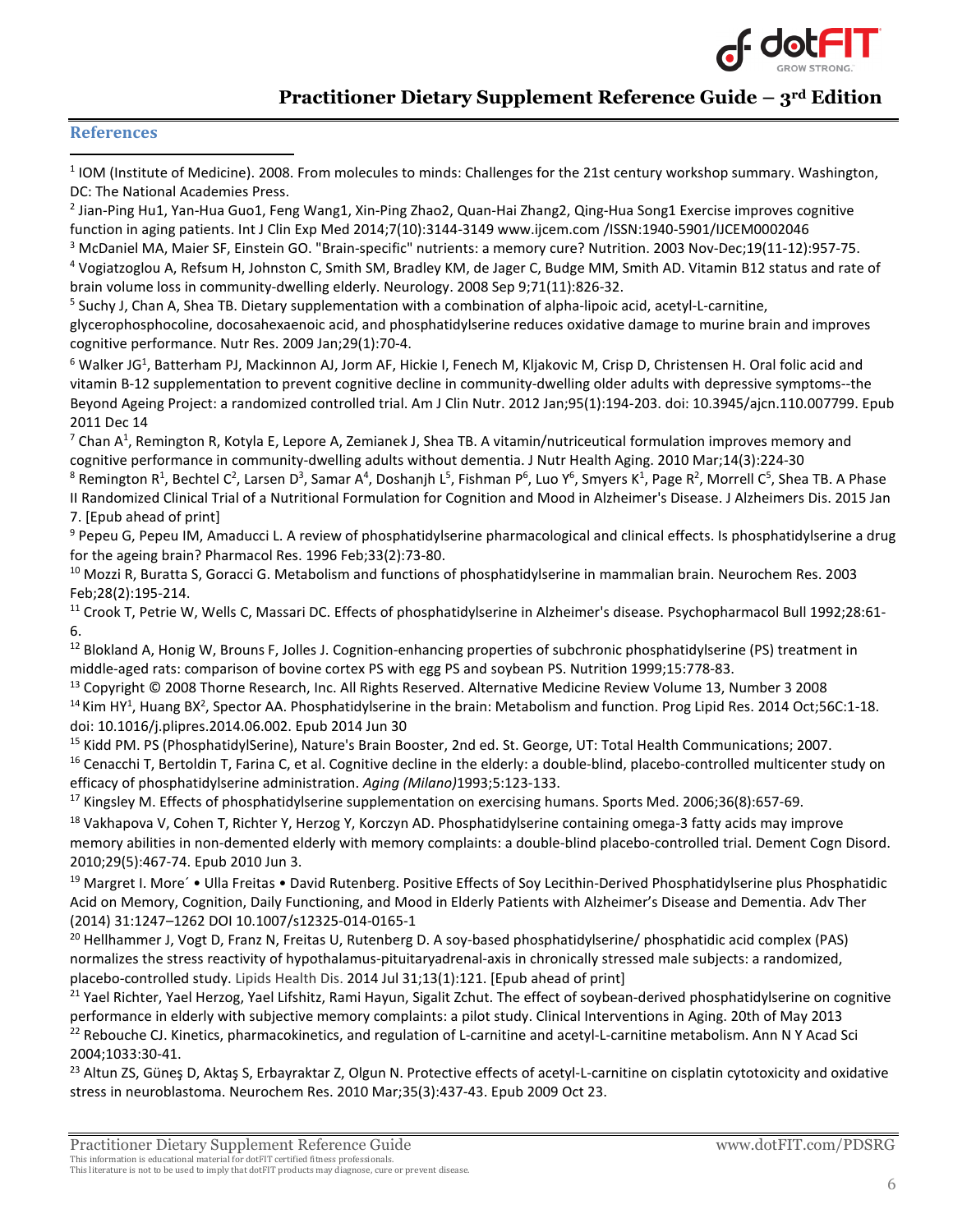

<span id="page-6-0"></span><sup>24</sup> Rump TJ, Muneer PM, Szlachetka AM, Lamb A, Haorei C, Alikunju S, Xiong H, Keblesh J, Liu J, Zimmerman MC, Jones J, Donohue TM Jr, Persidsky Y, Haorah J. Acetyl-L-carnitine protects neuronal function from alcohol-induced oxidative damage in the brain. Free Radic Biol Med. 2010 Nov 30;49(10):1494-504. Epub 2010 Aug 12.

<span id="page-6-1"></span><sup>25</sup> Malaguarnera M, Gargante MP, Cristaldi E, Colonna V, Messano M, Koverech A, Neri S, Vacante M, Cammalleri L, Motta M. Acetyl L-carnitine (ALC) treatment in elderly patients with fatigue. Arch Gerontol Geriatr. 2008 Mar-Apr;46(2):181-90. Epub 2007 Jul 20.

<span id="page-6-2"></span><sup>26</sup> Head E, Liu J, Hagen TM, Muggenburg BA, Milgram NW, Ames BN, Cotman CW. Oxidative damage increases with age in a canine model of human brain aging. J Neurochem. 2002 Jul;82(2):375-81.

<span id="page-6-3"></span><sup>27</sup> Milgram NW, Araujo JA, Hagen TM, Treadwell BV, Ames BN. Acetyl-L-carnitine and alpha-lipoic acid supplementation of aged beagle dogs improves learning in two landmark discrimination tests. FASEB J. 2007 Nov;21(13):3756-62. Epub 2007 Jul 10.  $^{28}$  Long J, Gao F, Tong L, Cotman CW, Ames BN, Liu J. Mitochondrial decay in the brains of old rats: ameliorating effect of

<span id="page-6-4"></span>alphalipoic acid and acetyl-l-carnitine. Neurochem Res. 2008 Oct 10. [Epub ahead of print]

<span id="page-6-5"></span><sup>29</sup> Pettegrew JW, Levine J, McClure RJ. Acetyl-L-carnitine physical-chemical, metabolic, and therapeutic properties: relevance for its mode of action in Alzheimer's disease and geriatric depression. Mol Psychiatry 2000; 5: 616-632.

<span id="page-6-6"></span><sup>30</sup> Rossini M, Di Munno O, Valentini G, Bianchi G, Biasi G, Cacace E, Malesci D, La Montagna G, Viapiana O, Adami S. Doubleblind, multicenter trial comparing acetyl l-carnitine with placebo in the treatment of fibromyalgia patients. Clin Exp Rheumatol. 2007 Mar-Apr;25(2):182-8.

<span id="page-6-7"></span><sup>31</sup> Soczynska JK, Kennedy SH, Chow CS, Woldeyohannes HO, Konarski JZ, McIntyre RS. Acetyl-L-carnitine and alpha-lipoic acid: possible neurotherapeutic agents for mood disorders? Expert Opin Investig Drugs. 2008 Jun;17(6):827-43. Review.

<span id="page-6-8"></span> $32$  Malaguarnera M, Gargante MP, Cristaldi E, Colonna V, Messano M, Koverech A, Neri S, Vacante M, Cammalleri L, Motta M. Acetyl L-carnitine (ALC) treatment in elderly patients with fatigue. Arch Gerontol Geriatr. 2008 Mar-Apr;46(2):181-90. Epub 2007 Jul 20.

<span id="page-6-9"></span>33 Cucinotta D, Passeri M, Ventura S, et al. Multicenter clinical placebo-controlled study with acetyl-L-carnitine (ALC) in the treatment of mildly demented elderly patients Drug Development Res 1988;14:213-6.

<span id="page-6-10"></span><sup>34</sup> Passeri M, Cucinotta D, Bonati PA, et al. Acetyl-L-carnitine in the treatment of mildly demented elderly patients. Int J Clin Pharmacol Res 1990;10:75-9.

<span id="page-6-11"></span><sup>35</sup> Salvioli G, Neri M. L-acetylcarnitine treatment of mental decline in the elderly. Drugs Exp Clin Res 1994;20:169-76.

<span id="page-6-12"></span><sup>36</sup> Montgomery SA, Thal LJ, Amrein R. Meta-analysis of double blind randomized controlled clinical trials of acetyl-L-carnitine versus placebo in the treatment of mild cognitive impairment and mild Alzheimer's disease. Int Clin Psychopharmacol 2003;18:61- 71.

<span id="page-6-13"></span><sup>37</sup> Bagetta V, Barone I, Ghiglieri V, Di Filippo M, Sgobio C, Bernardi G, Calabresi P, Picconi B. Acetyl-L-Carnitine selectively prevents post-ischemic LTP via a possible action on mitochondrial energy metabolism. Neuropharmacology. 2008 Aug;55(2):223-9. Epub 2008 May 24.

<span id="page-6-14"></span><sup>38</sup> Traina G, Federighi G, Brunelli M, Scuri R. Cytoprotective effect of acetyl-L-carnitine evidenced by analysis of gene expression in [the rat brain.](http://www.ncbi.nlm.nih.gov/pubmed/19199082) Mol Neurobiol. 2009 Apr;39(2):101-6. Epub 2009 Feb 7.

<span id="page-6-15"></span><sup>39</sup> Calabrese V, Cornelius C, Mancuso C, Lentile R, Stella AM, Butterfield DA. Redox homeostasis and cellular stress response in [aging and neurodegeneration.](http://www.ncbi.nlm.nih.gov/pubmed/20013185) Methods Mol Biol. 2010;610:285-308.

<span id="page-6-16"></span><sup>40</sup> Wang SM, Han C, Lee SJ, Patkar AA, Masand PS, Pae CU. A review of current evidence for acetyl-l-carnitine in the treatment of depression. J Psychiatr Res. 2014 Jun;53:30-7. doi: 10.1016/j.jpsychires.2014.02.005. Epub 2014 Feb 15

<span id="page-6-17"></span><sup>41</sup> Shenk JC, Liu J, Fischbach K, Xu K, Puchowicz M, Obrenovich ME, Gasimov E, Alvarez LM, Ames BN, Lamanna JC, Aliev G. The [effect of acetyl-L-carnitine and R-alpha-lipoic acid treatment in ApoE4 mouse as a model of human Alzheimer's disease.](http://www.ncbi.nlm.nih.gov/pubmed/19342064) J Neurol Sci. 2009 Aug 15;283(1-2):199-206. Epub 2009 Apr 1.

<span id="page-6-19"></span><span id="page-6-18"></span> $42$  Petersen Shay K, Moreau RF, Smith EJ, Hagen TM. Is alpha-lipoic acid a scavenger of reactive oxygen species in vivo? Evidence for its initiation of stress signaling pathways that promote endogenous antioxidant capacity. IUBMB Life. 2008 Jun;60(6):362-7. <sup>43</sup> Liu J. The effects and mechanisms of mitochondrial nutrient alpha-lipoic acid on improving age-associated mitochondrial and cognitive dysfunction: an overview. Neurochem Res. 2008 Jan;33(1):194-203.

<span id="page-6-20"></span>44 Bolognesi ML, Minarini A, Tumiatti V, Melchiorre C. Lipoic acid, a lead structure for multi-target-directed drugs for neurodegeneration. Mini Rev Med Chem. 2006 Nov;6(11):1269-74. Review.

<span id="page-6-21"></span><sup>45</sup> Bilska A, Włodek L. Lipoic acid - the drug of the future? Pharmacol Rep. 2005 Sep-Oct;57(5):570-7. Review.

<span id="page-6-22"></span><sup>46</sup> Packer L, Witt EH, Tritschler HJ. alpha-Lipoic acid as a biological antioxidant. Free Radic Biol Med. 1995 Aug;19(2):227-50. Review.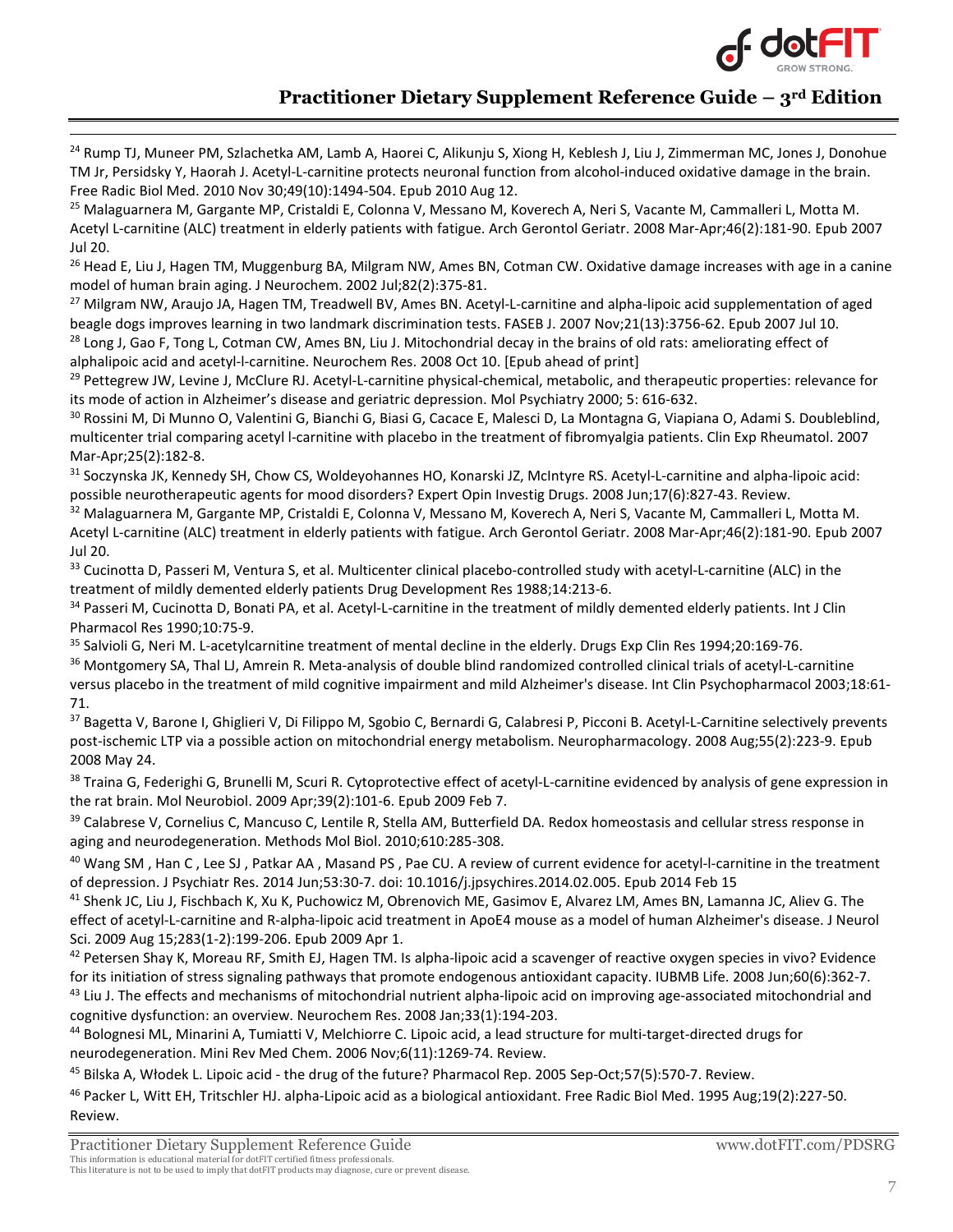

<span id="page-7-0"></span> $47$  Packer L<sup>1</sup>[, Cadenas E.](http://www.ncbi.nlm.nih.gov/pubmed?term=Cadenas%20E%5BAuthor%5D&cauthor=true&cauthor_uid=21297908) Lipoic acid: energy metabolism and redox regulation of transcription and cell signaling. J Clin Biochem [Nutr.](http://www.ncbi.nlm.nih.gov/pubmed/21297908) 2011 Jan;48(1):26-32. doi: 10.3164/jcbn.11-005FR. Epub 2010 Dec 29

<span id="page-7-1"></span><sup>48</sup> Stoll S, Hartmann H, Cohen SA, Müller WE. The potent free radical scavenger alpha-lipoic acid improves memory in aged mice: putative relationship to NMDA receptor deficits. Pharmacol Biochem Behav. 1993 Dec;46(4):799-805.

<span id="page-7-2"></span><sup>49</sup> Farr SA, Poon HF, Dogrukol-Ak D, Drake J, Banks WA, Eyerman E, Butterfield DA, Morley JE. The antioxidants alpha-lipoic acid and N-acetylcysteine reverse memory impairment and brain oxidative stress in aged SAMP8 mice. J Neurochem. 2003 Mar;84(5):1173-83.

<span id="page-7-3"></span><sup>50</sup> Poon HF, Farr SA, Thongboonkerd V, Lynn BC, Banks WA, Morley JE, Klein JB, Butterfield DA. Proteomic analysis of specific brain proteins in aged SAMP8 mice treated with alpha-lipoic acid: implications for aging and age-related neurodegenerative disorders. Neurochem Int. 2005 Jan;46(2):159-68.

<span id="page-7-4"></span><sup>51</sup> Cui X, Zuo P, Zhang Q, Li X, Hu Y, Long J, Packer L, Liu J. Chronic systemic D-galactose exposure induces memory loss, neurodegeneration, and oxidative damage in mice: protective effects of R-alpha-lipoic acid. J Neurosci Res. 2006 Aug 15;84(3):647-54.

<span id="page-7-5"></span><sup>52</sup> Quinn JF, Bussiere JR, Hammond RS, Montine TJ, Henson E, Jones RE, Stackman RW Jr. Chronic dietary alpha-lipoic acid reduces deficits in hippocampal memory of aged Tg2576 mice. Neurobiol Aging. 2007 Feb;28(2):213-25. Epub 2006 Jan 31.

<span id="page-7-6"></span>53 Manda K, Ueno M, Moritake T, Anzai K. Radiation-induced cognitive dysfunction and cerebellar oxidative stress in mice: protective effect of alpha-lipoic acid. Behav Brain Res. 2007 Feb 12;177(1):7-14. Epub 2006 Dec 4.

<span id="page-7-7"></span><sup>54</sup> Rochette L<sup>1</sup>, [Ghibu S,](http://www.ncbi.nlm.nih.gov/pubmed?term=Ghibu%20S%5BAuthor%5D&cauthor=true&cauthor_uid=23293044) [Richard C,](http://www.ncbi.nlm.nih.gov/pubmed?term=Richard%20C%5BAuthor%5D&cauthor=true&cauthor_uid=23293044) [Zeller M,](http://www.ncbi.nlm.nih.gov/pubmed?term=Zeller%20M%5BAuthor%5D&cauthor=true&cauthor_uid=23293044) [Cottin Y,](http://www.ncbi.nlm.nih.gov/pubmed?term=Cottin%20Y%5BAuthor%5D&cauthor=true&cauthor_uid=23293044) [Vergely C.](http://www.ncbi.nlm.nih.gov/pubmed?term=Vergely%20C%5BAuthor%5D&cauthor=true&cauthor_uid=23293044) Direct and indirect antioxidant properties of α-lipoic acid and therapeutic potential. [Mol Nutr Food Res.](http://www.ncbi.nlm.nih.gov/pubmed/?term=Direct+and+indirect+antioxidant+properties+of+%CE%B1-lipoic+acid+and+therapeutic+potential) 2013 Jan;57(1):114-25. doi: 10.1002/mnfr.201200608

<span id="page-7-9"></span><span id="page-7-8"></span><sup>55</sup> Ames BN. The metabolic tune-up: metabolic harmony and disease prevention. J Nutr. 2003 May; 133(5 Suppl 1):1544S-8S. <sup>56</sup> Ames BN. Delaying the mitochondrial decay of aging. Ann N Y Acad Sci. 2004 Jun; 1019: 406-11.

<span id="page-7-10"></span><sup>57</sup> Park S, Karunakaran U, Jeoung NH, Jeon JH, Lee IK. Physiological effect and therapeutic application of alpha lipoic Acid. Curr Med Chem. 2014;21(32):3636-45

<span id="page-7-11"></span><sup>58</sup> [Gębka A](http://www.ncbi.nlm.nih.gov/pubmed?term=G%C4%99bka%20A%5BAuthor%5D&cauthor=true&cauthor_uid=24665163)<sup>1</sup>, Serkies-Minuth E<sup>1</sup>, [Raczyńska D](http://www.ncbi.nlm.nih.gov/pubmed?term=Raczy%C5%84ska%20D%5BAuthor%5D&cauthor=true&cauthor_uid=24665163)<sup>2</sup>. Effect of the administration of alpha-lipoic acid on contrast sensitivity in patients with type 1 and type 2 diabetes. [Mediators Inflamm.](http://www.ncbi.nlm.nih.gov/pubmed/24665163) 2014;2014:131538. doi: 10.1155/2014/131538. Epub 2014 Feb 10.

<span id="page-7-12"></span><sup>59</sup> Costantino M<sup>1</sup>, [Guaraldi C,](http://www.ncbi.nlm.nih.gov/pubmed?term=Guaraldi%20C%5BAuthor%5D&cauthor=true&cauthor_uid=25317815) [Costantino D,](http://www.ncbi.nlm.nih.gov/pubmed?term=Costantino%20D%5BAuthor%5D&cauthor=true&cauthor_uid=25317815) [De Grazia S,](http://www.ncbi.nlm.nih.gov/pubmed?term=De%20Grazia%20S%5BAuthor%5D&cauthor=true&cauthor_uid=25317815) [Unfer V](http://www.ncbi.nlm.nih.gov/pubmed?term=Unfer%20V%5BAuthor%5D&cauthor=true&cauthor_uid=25317815). Peripheral neuropathy in obstetrics: efficacy and safety of α-lipoic acid supplementation. [Eur Rev Med Pharmacol Sci.](http://www.ncbi.nlm.nih.gov/pubmed/25317815) 2014 Sep;18(18):2766-71

<span id="page-7-13"></span> $60$  Stabler SP, Lindenbaum J, Allen RH. Vitamin B-12 deficiency in the elderly: current dilemmas. Am J Clin Nutr. 1997 Oct;66(4):741-9.

<span id="page-7-14"></span> $61$  Smith AD. Vitamin B12 status and rate of brain volume loss in community-dwelling elderly. Neurology. 2008 Sep 9;71(11):826-32.

<span id="page-7-15"></span>62 Sánchez H, Albala C, Herlramp F E, Verdugo R, Lavados M, Castillo JL, Lera L, Uauy R. [Prevalence of vitamin B-12 deficiency in older adults]. Rev Med Chil. 2010 Jan;138(1):44-52. Epub 2010 Mar 26. Spanish.

<span id="page-7-16"></span> $63$  Park S, Johnson MA. What is an adequate dose of oral vitamin B12 in older people with poor vitamin B12 status? Nutr Rev. 2006;64:373–378

<span id="page-7-17"></span><sup>64</sup> Johnson MA, Hausman DB, Davey A, Poon LW, Allen RH, Stabler SP; Georgia Centenarian Study. Vitamin B12 deficiency in African American and white octogenarians and centenarians in Georgia. J Nutr Health Aging. 2010 May;14(5):339-45.

<span id="page-7-18"></span> $<sup>65</sup>$  Savage DG, Lindenbaum J. Neurological complications of acquired cobalamin deficiency: clinical aspects. Baillieres Clin</sup> Haematol. 1995 Sep;8(3):657-78.

<span id="page-7-19"></span><sup>66</sup> Andrès E, Federici L, Affenberger S, Vidal-Alaball J, Loukili NH, Zimmer J, Kaltenbach G. B12 deficiency: a look beyond pernicious anemia. J Fam Pract. 2007 Jul;56(7):537-42.

<span id="page-7-20"></span> $67$  Jennifer L Barnes, Min Tian, Neile K Edens, and Martha Clare Morris. Consideration of nutrient levels in studies of cognitive decline. Nutrition Reviews. 2014 International Life Sciences Institute

<span id="page-7-21"></span><sup>68</sup> Health Quality Ontario. Vitamin B12 and cognitive function: an evidence-based analysis. Ont Health Tech Assess Ser [Internet]. 2013 November;13(23):1–45. Available from http://www.hqontario.ca/evidence/publications-and-ohtac-

recommendations/ontario-health-technology-assessment-series/B12-cognitive-function

<span id="page-7-22"></span><sup>69</sup> Moore EM, Ames D, Mander AG, Carne RP, Brodaty H, Woodward MC, Boundy K, Ellis KA, Bush Al, Faux NG, Martins RN, Masters CL, Rowe CC, Szoeke C, Watters DA. Among vitamin B12 deficient older people, high folate levels are associated with worse cognitive function: combined data from three cohorts. J Alzheimers Dis. 2014;39(3):661-8. doi: 10.3233/JAD-131265

<span id="page-7-23"></span> $^{70}$  Skarupski KA, Tangney C, Li H, Ouyang B, Evans DA, Morris MC. Longitudinal association of vitamin B-6, folate, and vitamin B-12 with depressive symptoms among older adults over time. Am J Clin Nutr. 2010 Aug;92(2):330-5. Epub 2010 Jun 2.